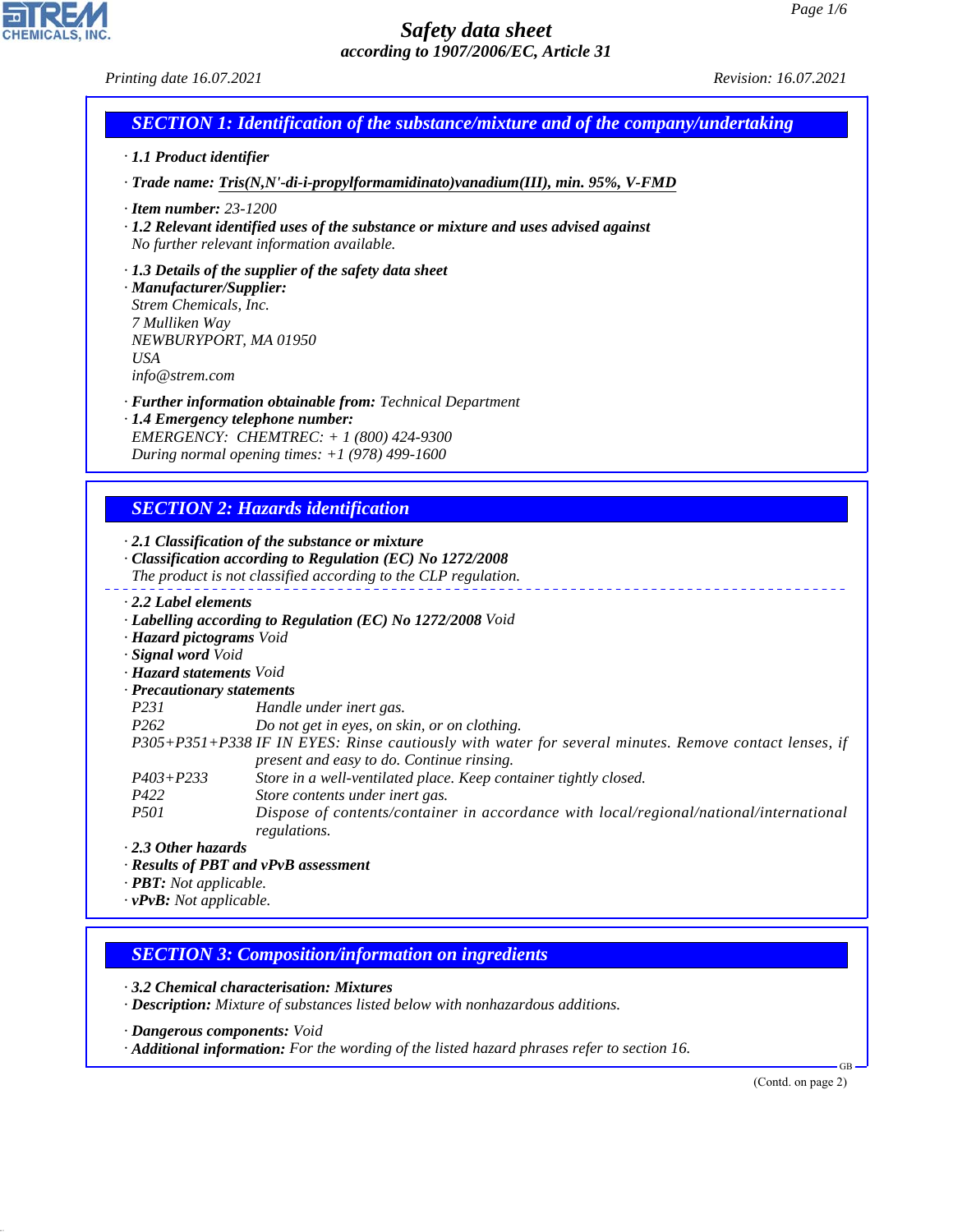*Printing date 16.07.2021 Revision: 16.07.2021*

*Trade name: Tris(N,N'-di-i-propylformamidinato)vanadium(III), min. 95%, V-FMD*

(Contd. of page 1)

#### *SECTION 4: First aid measures*

- *· 4.1 Description of first aid measures*
- *· General information: No special measures required.*
- *· After inhalation: Supply fresh air; consult doctor in case of complaints.*
- *· After skin contact: Generally the product does not irritate the skin.*
- *· After eye contact: Rinse opened eye for several minutes under running water. Then consult a doctor.*
- *· After swallowing: If symptoms persist consult doctor.*
- *· 4.2 Most important symptoms and effects, both acute and delayed No further relevant information available.*
- *· 4.3 Indication of any immediate medical attention and special treatment needed*

*No further relevant information available.*

#### *SECTION 5: Firefighting measures*

- *· 5.1 Extinguishing media*
- *· Suitable extinguishing agents: Use fire extinguishing methods suitable to surrounding conditions.*
- *· 5.2 Special hazards arising from the substance or mixture No further relevant information available.*
- *· 5.3 Advice for firefighters*
- *· Protective equipment: No special measures required.*

#### *SECTION 6: Accidental release measures*

- *· 6.1 Personal precautions, protective equipment and emergency procedures Not required.*
- *· 6.2 Environmental precautions: No special measures required.*
- *· 6.3 Methods and material for containment and cleaning up:*
- *Dispose contaminated material as waste according to item 13.*
- *· 6.4 Reference to other sections*
- *See Section 7 for information on safe handling.*
- *See Section 8 for information on personal protection equipment.*
- *See Section 13 for disposal information.*

## *SECTION 7: Handling and storage*

- *· 7.1 Precautions for safe handling No special measures required. Open and handle receptacle with care.*
- *· Handling: Handle under inert gas.*

44.1.1

- *· Information about fire and explosion protection: No special measures required.*
- *· 7.2 Conditions for safe storage, including any incompatibilities*
- *· Storage: Store contents under inert gas.*
- *· Requirements to be met by storerooms and receptacles: No special requirements.*
- *· Information about storage in one common storage facility: Not required.*
- *· Further information about storage conditions: Store in cool, dry conditions in well sealed receptacles.*
- *· 7.3 Specific end use(s) No further relevant information available.*

*SECTION 8: Exposure controls/personal protection*

*· Additional information about design of technical facilities: No further data; see item 7.*

(Contd. on page 3)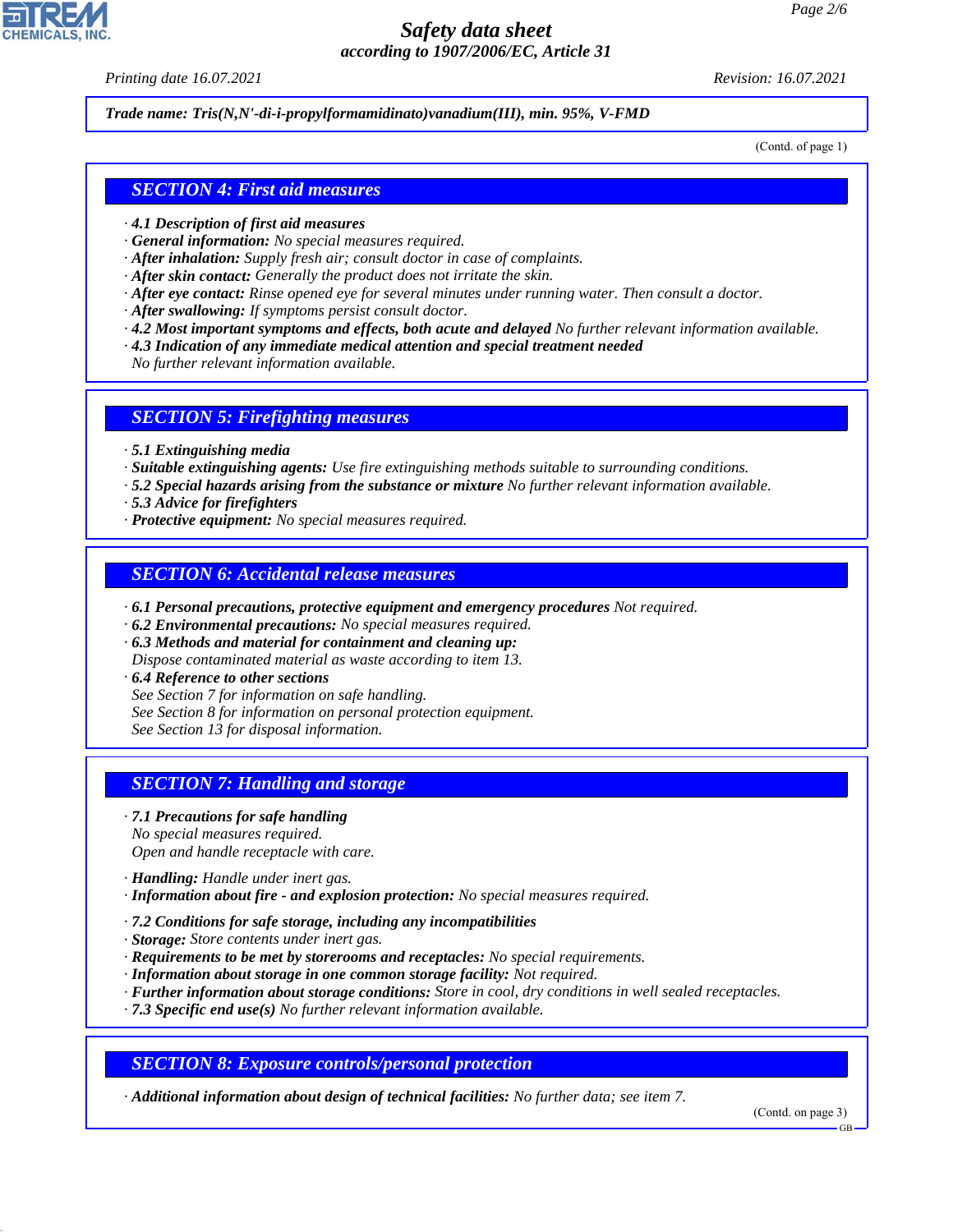#### *Printing date 16.07.2021 Revision: 16.07.2021*

*Trade name: Tris(N,N'-di-i-propylformamidinato)vanadium(III), min. 95%, V-FMD*

(Contd. of page 2)

- *· 8.1 Control parameters*
- *· Ingredients with limit values that require monitoring at the workplace:*
- *The product does not contain any relevant quantities of materials with critical values that have to be monitored at the workplace.*
- *· Additional information: The lists valid during the making were used as basis.*
- *· 8.2 Exposure controls*
- *· Personal protective equipment:*
- *· General protective and hygienic measures:*
- *The usual precautionary measures are to be adhered to when handling chemicals.*
- *· Respiratory protection: Not required.*
- *· Protection of hands:*



44.1.1

\_S*Protective gloves*

*The glove material has to be impermeable and resistant to the product/ the substance/ the preparation. Due to missing tests no recommendation to the glove material can be given for the product/ the preparation/ the chemical mixture.*

*Selection of the glove material on consideration of the penetration times, rates of diffusion and the degradation · Material of gloves*

*The selection of the suitable gloves does not only depend on the material, but also on further marks of quality and varies from manufacturer to manufacturer. As the product is a preparation of several substances, the resistance of the glove material can not be calculated in advance and has therefore to be checked prior to the application.*

*· Penetration time of glove material*

*The exact break through time has to be found out by the manufacturer of the protective gloves and has to be observed.*

*· Eye protection: Safety glasses*

| · 9.1 Information on basic physical and chemical properties<br><b>General Information</b> |                                               |  |
|-------------------------------------------------------------------------------------------|-----------------------------------------------|--|
| $\cdot$ Appearance:                                                                       |                                               |  |
| Form:                                                                                     | Solid                                         |  |
| Colour:                                                                                   | Dark red                                      |  |
| <i>Codour:</i>                                                                            | Characteristic                                |  |
| · Odour threshold:                                                                        | Not determined.                               |  |
| $\cdot$ pH-value:                                                                         | Not applicable.                               |  |
| · Change in condition                                                                     |                                               |  |
| Melting point/freezing point:                                                             | Undetermined.                                 |  |
| Initial boiling point and boiling range: Undetermined.                                    |                                               |  |
| · Flash point:                                                                            | Not applicable.                               |  |
| $\cdot$ Flammability (solid, gas):                                                        | Product is not flammable.                     |  |
| · Ignition temperature:                                                                   |                                               |  |
| Decomposition temperature:                                                                | Not determined.                               |  |
| · Auto-ignition temperature:                                                              | Product is not selfigniting.                  |  |
| · Explosive properties:                                                                   | Product does not present an explosion hazard. |  |
| $\cdot$ Explosion limits:                                                                 |                                               |  |
| Lower:                                                                                    | Not determined.                               |  |
| <b>Upper:</b>                                                                             | Not determined.                               |  |
|                                                                                           | (Contd. on page $4$ )                         |  |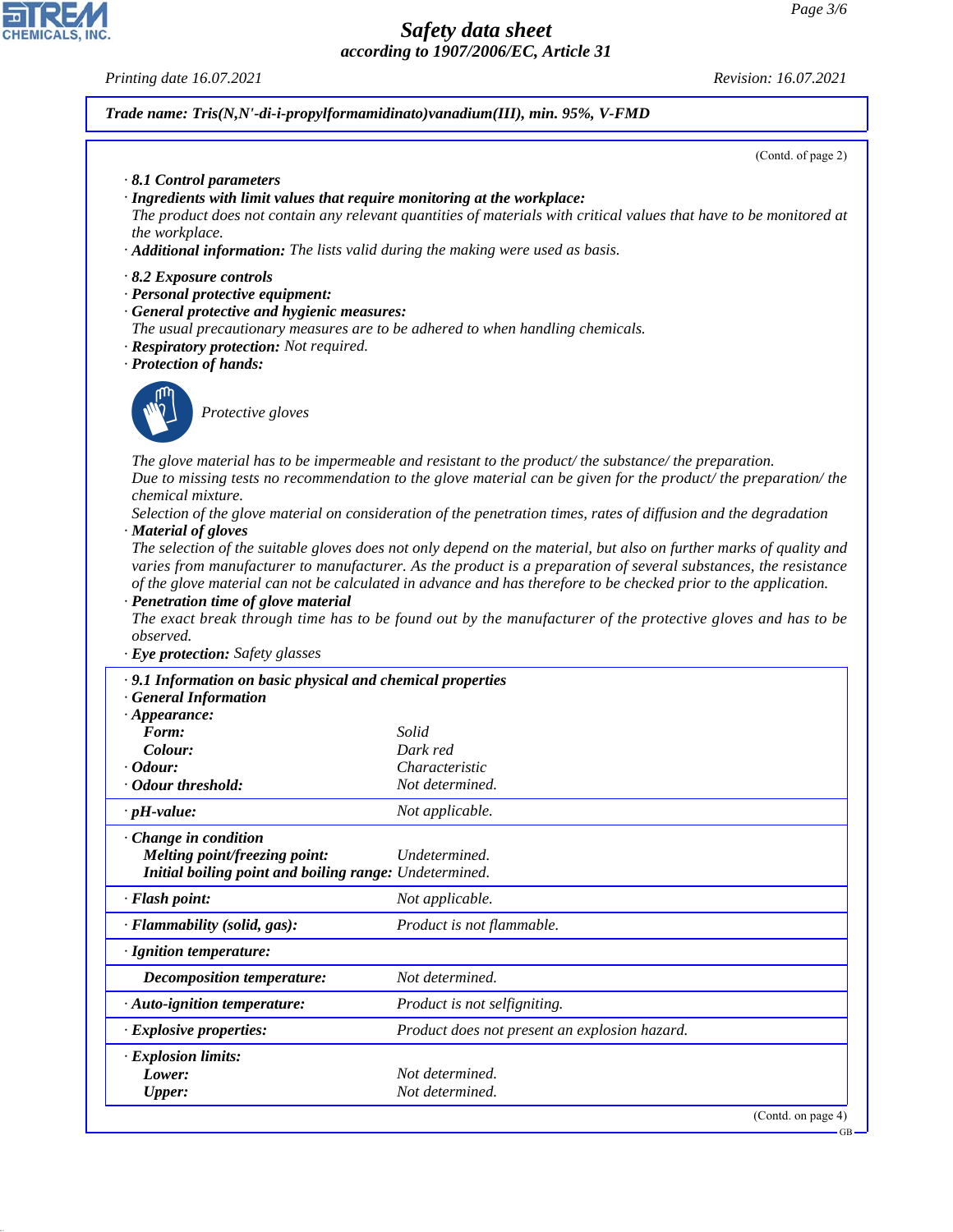*Printing date 16.07.2021 Revision: 16.07.2021*

*Trade name: Tris(N,N'-di-i-propylformamidinato)vanadium(III), min. 95%, V-FMD*

|                                           | (Contd. of page 3)                         |
|-------------------------------------------|--------------------------------------------|
| · Vapour pressure:                        | Not applicable.                            |
| $\cdot$ Density:                          | Not determined.                            |
| $\cdot$ Relative density                  | Not determined.                            |
| · Vapour density                          | Not applicable.                            |
| $\cdot$ Evaporation rate                  | Not applicable.                            |
| $\cdot$ Solubility in / Miscibility with  |                                            |
| water:                                    | <i>Insoluble.</i>                          |
| · Partition coefficient: n-octanol/water: | Not determined.                            |
| $\cdot$ Viscosity:                        |                                            |
| Dynamic:                                  | Not applicable.                            |
| Kinematic:                                | Not applicable.                            |
| · Solvent content:                        |                                            |
| Organic solvents:                         | $0.0\%$                                    |
| $VOC$ (EC)                                | $0.00\%$                                   |
| · 9.2 Other information                   | No further relevant information available. |

# *SECTION 10: Stability and reactivity*

*· 10.1 Reactivity No further relevant information available.*

- *· 10.2 Chemical stability*
- *· Thermal decomposition / conditions to be avoided: No decomposition if used according to specifications.*
- *· 10.3 Possibility of hazardous reactions No dangerous reactions known.*
- *· 10.4 Conditions to avoid No further relevant information available.*
- *· 10.5 Incompatible materials: No further relevant information available.*
- *· 10.6 Hazardous decomposition products: No dangerous decomposition products known.*

# *SECTION 11: Toxicological information*

*· 11.1 Information on toxicological effects*

*· Acute toxicity Based on available data, the classification criteria are not met.*

*· Primary irritant effect:*

- *· Skin corrosion/irritation Based on available data, the classification criteria are not met.*
- *· Serious eye damage/irritation Based on available data, the classification criteria are not met.*
- *· Respiratory or skin sensitisation Based on available data, the classification criteria are not met.*
- *· CMR effects (carcinogenity, mutagenicity and toxicity for reproduction)*
- *· Germ cell mutagenicity Based on available data, the classification criteria are not met.*
- *· Carcinogenicity Based on available data, the classification criteria are not met.*
- *· Reproductive toxicity Based on available data, the classification criteria are not met.*
- *· STOT-single exposure Based on available data, the classification criteria are not met.*
- *· STOT-repeated exposure Based on available data, the classification criteria are not met.*
- *· Aspiration hazard Based on available data, the classification criteria are not met.*

# *SECTION 12: Ecological information*

*· 12.1 Toxicity*

44.1.1

*· Aquatic toxicity: No further relevant information available.*

*· 12.2 Persistence and degradability No further relevant information available.*

(Contd. on page 5)

GB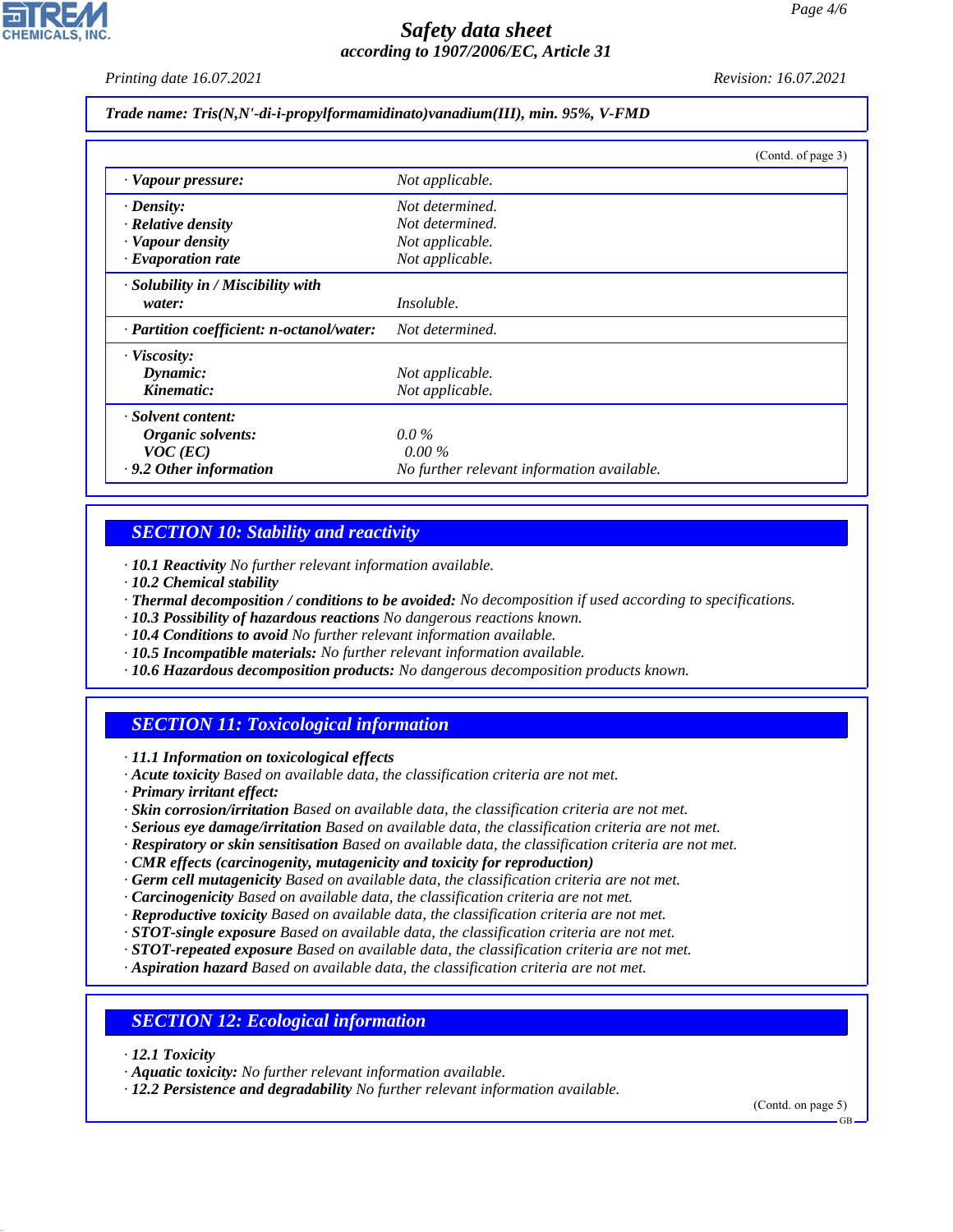*Printing date 16.07.2021 Revision: 16.07.2021*

*Trade name: Tris(N,N'-di-i-propylformamidinato)vanadium(III), min. 95%, V-FMD*

- *· 12.3 Bioaccumulative potential No further relevant information available.*
- *· 12.4 Mobility in soil No further relevant information available.*
- *· Additional ecological information:*
- *· General notes: Not known to be hazardous to water.*
- *· 12.5 Results of PBT and vPvB assessment*
- *· PBT: Not applicable.*
- *· vPvB: Not applicable.*
- *· 12.6 Other adverse effects No further relevant information available.*

# *SECTION 13: Disposal considerations*

- *· 13.1 Waste treatment methods*
- *· Recommendation Disposal must be made according to official regulations.*
- *· Uncleaned packaging:*
- *· Recommendation: Disposal must be made according to official regulations.*

## *SECTION 14: Transport information*

| $\cdot$ 14.1 UN-Number                                  |                 |  |
|---------------------------------------------------------|-----------------|--|
| · ADR, ADN, IMDG, IATA                                  | not regulated   |  |
| $\cdot$ 14.2 UN proper shipping name                    |                 |  |
|                                                         |                 |  |
| · ADR, ADN, IMDG, IATA                                  | not regulated   |  |
| $\cdot$ 14.3 Transport hazard class(es)                 |                 |  |
| · ADR, ADN, IMDG, IATA                                  |                 |  |
|                                                         |                 |  |
| · Class                                                 | not regulated   |  |
| · 14.4 Packing group                                    |                 |  |
| · ADR, IMDG, IATA                                       | not regulated   |  |
|                                                         |                 |  |
| $\cdot$ 14.5 Environmental hazards:                     | Not applicable. |  |
| $\cdot$ 14.6 Special precautions for user               | Not applicable. |  |
| $\cdot$ 14.7 Transport in bulk according to Annex II of |                 |  |
| <b>Marpol and the IBC Code</b>                          | Not applicable. |  |
|                                                         |                 |  |
| · UN "Model Regulation":                                | not regulated   |  |

# *SECTION 15: Regulatory information*

*· 15.1 Safety, health and environmental regulations/legislation specific for the substance or mixture*

*· Directive 2012/18/EU*

44.1.1

- *· Named dangerous substances ANNEX I None of the ingredients is listed.*
- *· 15.2 Chemical safety assessment: A Chemical Safety Assessment has not been carried out.*

#### *SECTION 16: Other information*

*This information is based on our present knowledge. However, this shall not constitute a guarantee for any specific product features and shall not establish a legally valid contractual relationship.*

(Contd. on page 6)

(Contd. of page 4)

GB